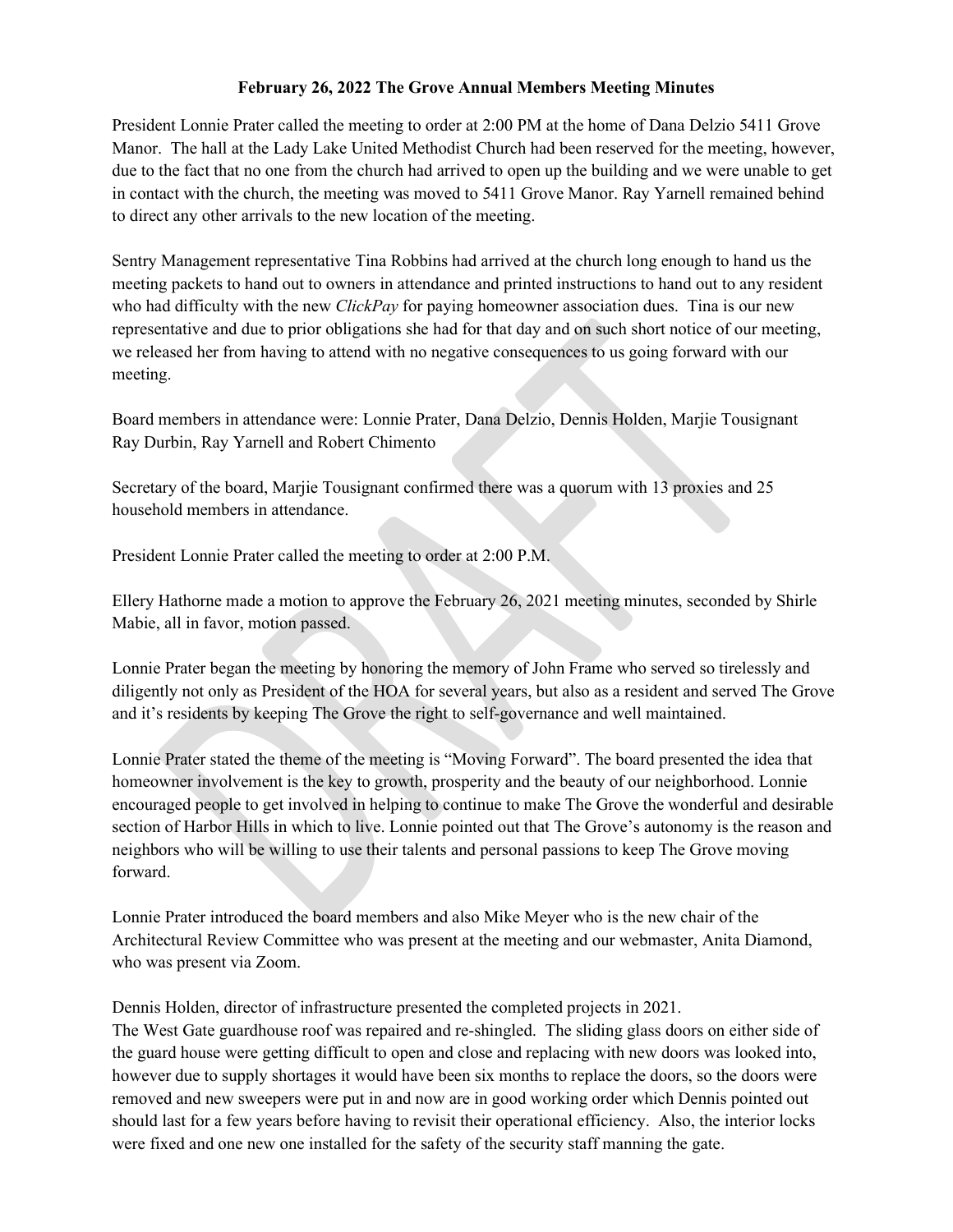Also completed in 2021 was the trimming of the viburnums along Lake Griffin Road.

Ray Durbin, the director of landscape, spoke about the projects planned for 2022.

- Continue planting viburnums along Lake Griffin Road and remove dead and dying shrubs.
- Sod the north end of #9 pond to stop bank erosion.
- Repair concrete sidewalks adjacent to catch basins.
- Repair street at drive connection.
- Spot repair curbs in 10 locations.
- Clean gutters, curbs, cart path, cart path wall, Grove hardscapes, walks at hardscapes and mailboxes.
- Install mulch in common areas.
- Repair fence at maintenance roads.
- Trim trees overhanging the roads in The Grove to 13  $\frac{1}{2}$  feet as a service to our homeowners to be in compliance with Lake County Waste management standards for the safety and preventing damage to trash collection trucks.
- Clean and repair cart path lighting.
- Paint light poles.
- Standardize house number placement on light poles.

In reference to the Grove Homeowners Association providing the service of painting light poles and affixing the standardized house numbers on the light poles will be in keeping with the Lake County emergency guidelines. A form will be available at the guardhouse to fill out by the resident requesting we not have the handyman come onto their property to paint the pole or have the numbers placed on their light poles. It was pointed out because with several of our homes it is difficult to read the house numbers, especially at night, the board feels it imperative that we make it easy and quick for emergency vehicles to identify the house. These numbers will be reflective so they will be easily visible at night. Dennis Holden noted that we cannot install a separate post with numbers as in other sections of Harbor Hills at the Grove homes due to the probability of damaging irrigation systems.

Dana Delzio, Vice President of the homeowners association, began by presenting the 33% increase in home sales. Dana put together a nice presentation along with photos in the annual homeowner's packet of the 17 home sales in 2021 in The Grove. Dana also provided a list of all the new owners and their addresses and encouraged residents to reach out and say hello to new people. It is evident that homeowners are working hard to improve and maintain their property. The Grove has definitely moved forward with roofs being replaced, homes painted and general care and maintenance of landscaping. Dana then pointed out that we still have 12 non-owner occupied homes in The Grove which is down from 19 when we first amended the restrictions to include a 10% limit on rentals. The board has the right to review all requests for intent to lease and based on a background check, has the right to refuse any renter they feel would be undesirable. The homes that are grandfathered in only lose the ability to lease when the home is sold and the title of ownership is changed and we are still above the 10%. Even then, all leases go through board approval.

Dana Delzio also reminded owners of the following to keep The Grove nice and also safe:

- Keep dogs on a leash and have something with you to clean up after them
- Remove trash barrels in a timely manner after trash pick-up. Trash barrels may be placed at the curb the evening before.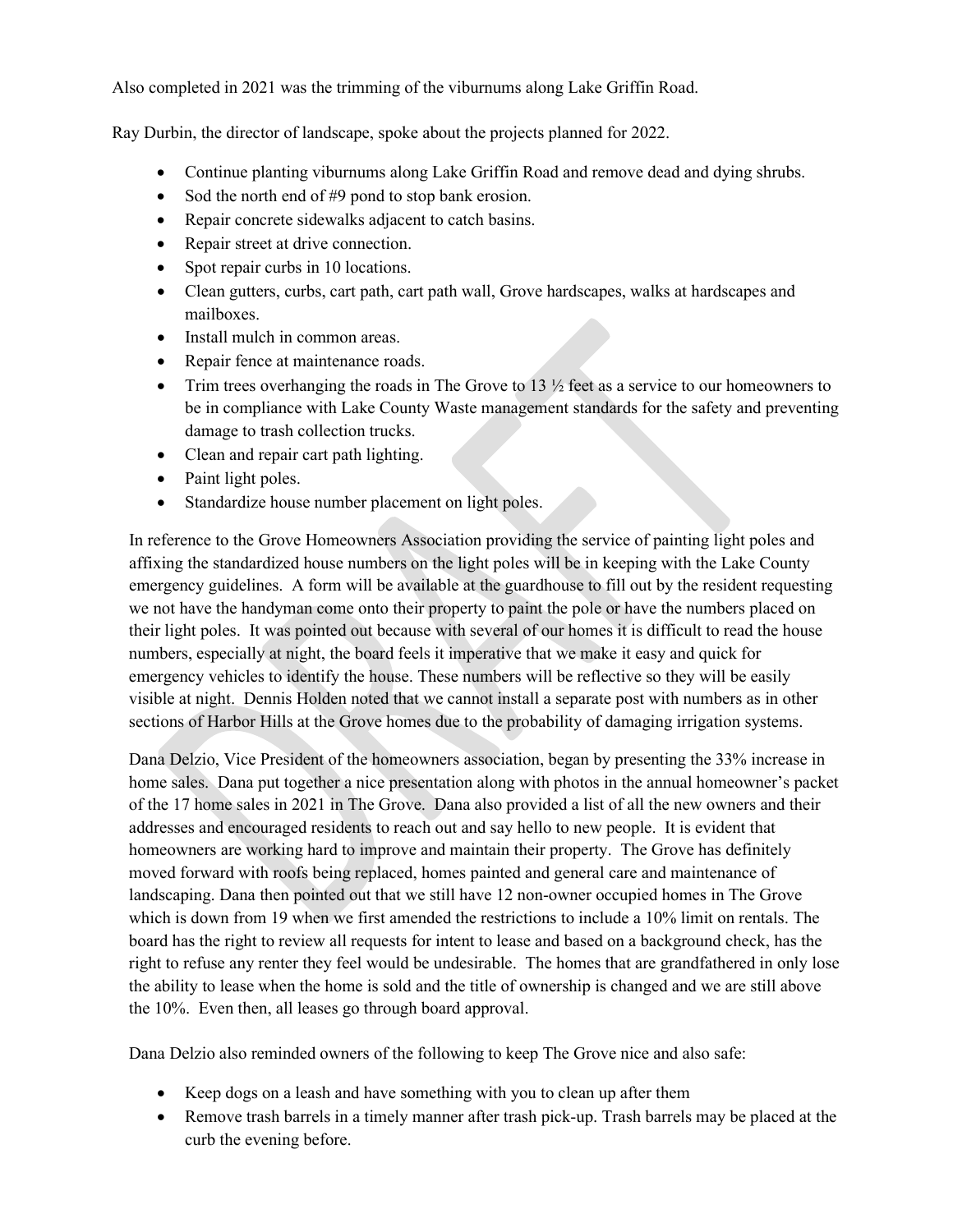- Call for special pick-up if you have large items that will not fit in the trash receptacle and wait until a time is scheduled before placing at the curb.
- Parking overnight on the street is not allowed and it also can be a hazard. Also a reminder that only 2 vehicles can be parked in the driveway with the exception of a temporary visitor and no commercial vehicles.
- Complying with the speed limit a suggestion was given to add more signs with the speed limit.
- No transponders will be sold for the purpose of a guest or family member who does not live in the home. Gate clickers are available for sign-out at the guardhouse. The owner of the home is to sign the gate clicker out and back in again. If the gate clicker does not get returned or renewed, then the homeowner will have to pay the cost to replace the clicker. Dana will look into making portable transponders available for golf carts.

A discussion ensued regarding violation notices for non-compliance and if a letter sent to the owner is not enough, could a fine be implemented. This would mean the establishment of a fining committee which we do not have anyone step forward who suggested this in the past. Dana pointed out that the board of a homeowner's association has no legal right to place a monetary fine on a homeowner. If a community has a fining committee, it cannot be made up of a board member or a board member's spouse and the limit is \$100.00 per day.

Marjie Tousignant, secretary of the homeowners association, thanked all those who braved the cold, cloudy and chilly temperatures to attend the November  $6<sup>th</sup>$ , 2021 annual block party. While everyone enjoyed hot dogs, hamburgers and even ice cream treats, the owner of the vendor business has sold her food truck. Due to the hopes for better weather conditions, the 2022 block party will be held on April  $2<sup>nd</sup>$  with a new vendor which is Ivette's Yummy Barbecue and Donna J will return as our singer from 1 – 3 PM and karaoke from 3 – 4 PM.

People were encouraged to sign up to be a part of the social events, beautification or hospitality/welcome committees. Sign-up sheets were available at the meeting.

Marjie then thanked our webmaster, Anita Diamond, for all her hard work at keeping the Grove website updated and user friendly. Many questions homeowners have can be answered just by going to the website and getting familiar with it. Anita has made it easy by making labeled tabs for each category of information. A printout of the main page of the website was shown along with being included in the packet handed out to owners. All the information that can be obtained such as Grove documents, meeting minutes, board members and their contact information, ARC forms. With the confusion regarding elections, it was pointed out that a homeowner can click on the Board tab and see when a term expires for that board member.

Marjie went on to thank Anita Diamond for designing the Grove directory. The first page of the alphabetical order and house number order was shown and will be available soon.

Dennis Holden, treasurer, gave a brief financial report. The Grove has \$148,445.00 in reserves. Once again the HOA dues are not being increased and part of the reason is a lot of the board does projects themselves to save money. One such instance was sighted by a homeowner that after hurricane Irma resident volunteers cleared up and removed fallen debris at no homeowner expense that needed it done. The reserves increase at the rate of around \$9,000 to \$10,000 per year. Looking at the future of road resurfacing, Denny pointed out that in 2018 the estimate was \$111,000 and is tied to oil prices. The Grove has no outstanding expenditures at this time. Reserves will be needed to repair the catch basins and the sidewalk in that area. Because the catch basin leaks it erodes the sand under the sidewalk, on occasion sections of the sidewalk begins to sink and needs to be replaced.